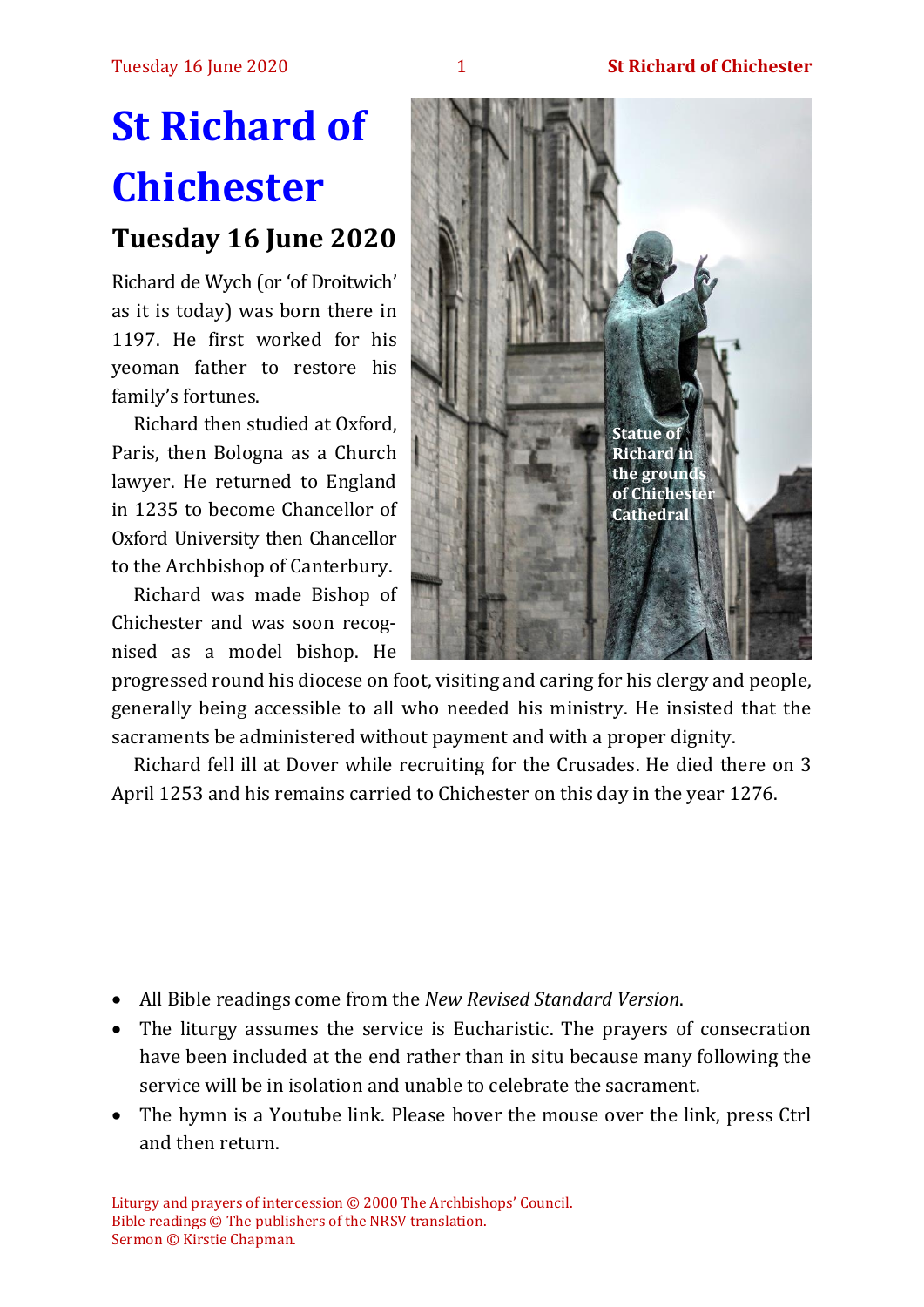HYMN **[Make me a channel of your peace](https://www.youtube.com/watch?v=gUI2EyYIEKs)** (click on this link to hear the hymn)

## **The welcome**

In the name of the Father, and of the Son, and of the Holy Spirit

All **Amen.**

The Lord be with you

All **And also with you.**

### **The Preparation**

All **Almighty God, to whom all hearts are open, all desires known, and from whom no secrets are hidden: cleanse the thoughts of our hearts by the inspiration of your Holy Spirit, that we may perfectly love you, and worthily magnify your holy name; through Christ our Lord. Amen.**

Our Lord Jesus Christ said:

The first commandment is this: 'Hear, O Israel, the Lord our God is the only Lord. You shall love the Lord your God with all your heart, with all your soul, with all your mind, and with all your strength.'

And the second is this: 'Love your neighbour as yourself.'

There is no other commandment greater than these.

On these two commandments hang all the law and the prophets.

#### All **Amen. Lord, have mercy.**

Christ calls us to share the heavenly banquet of his love with all the saints in earth and heaven. Therefore, knowing our unworthiness and sin, let us confess our sins in penitence and faith, firmly resolved to keep God's commandments and to live in love and peace with all.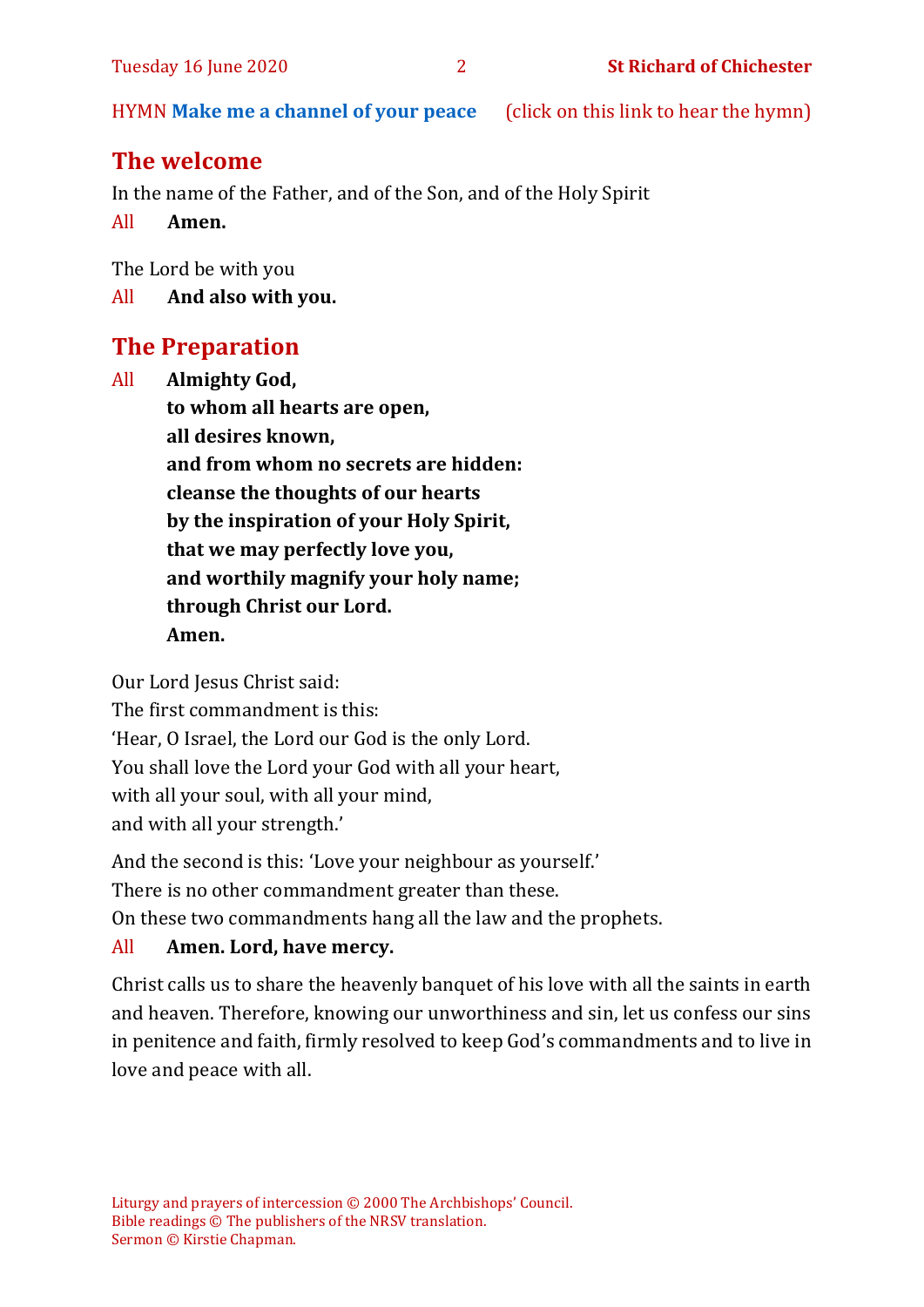All **Almighty God, our heavenly Father, we have sinned against you and against our neighbour in thought and word and deed, through negligence, through weakness, through our own deliberate fault. We are truly sorry and repent of all our sins. For the sake of your Son Jesus Christ, who died for us, forgive us all that is past and grant that we may serve you in newness of life to the glory of your name. Amen.**

Almighty God,

who forgives all who truly repent, have mercy upon you, pardon and deliver you from all your sins, confirm and strengthen you in all goodness, and keep you in life eternal; through Jesus Christ our Lord. All **Amen.**

## **The Gloria**

Click **[here](https://www.youtube.com/watch?v=BtGhnEwY74E)** for the tune for this version of the Gloria (the tune of 'Cwm Rhondda').

All **Glory be to God in Heaven, Songs of joy and peace we bring, Thankful hearts and voices raising, To creation's Lord we sing. Lord we thank you, Lord we praise you, Glory be to God our King: Glory be to God our King.**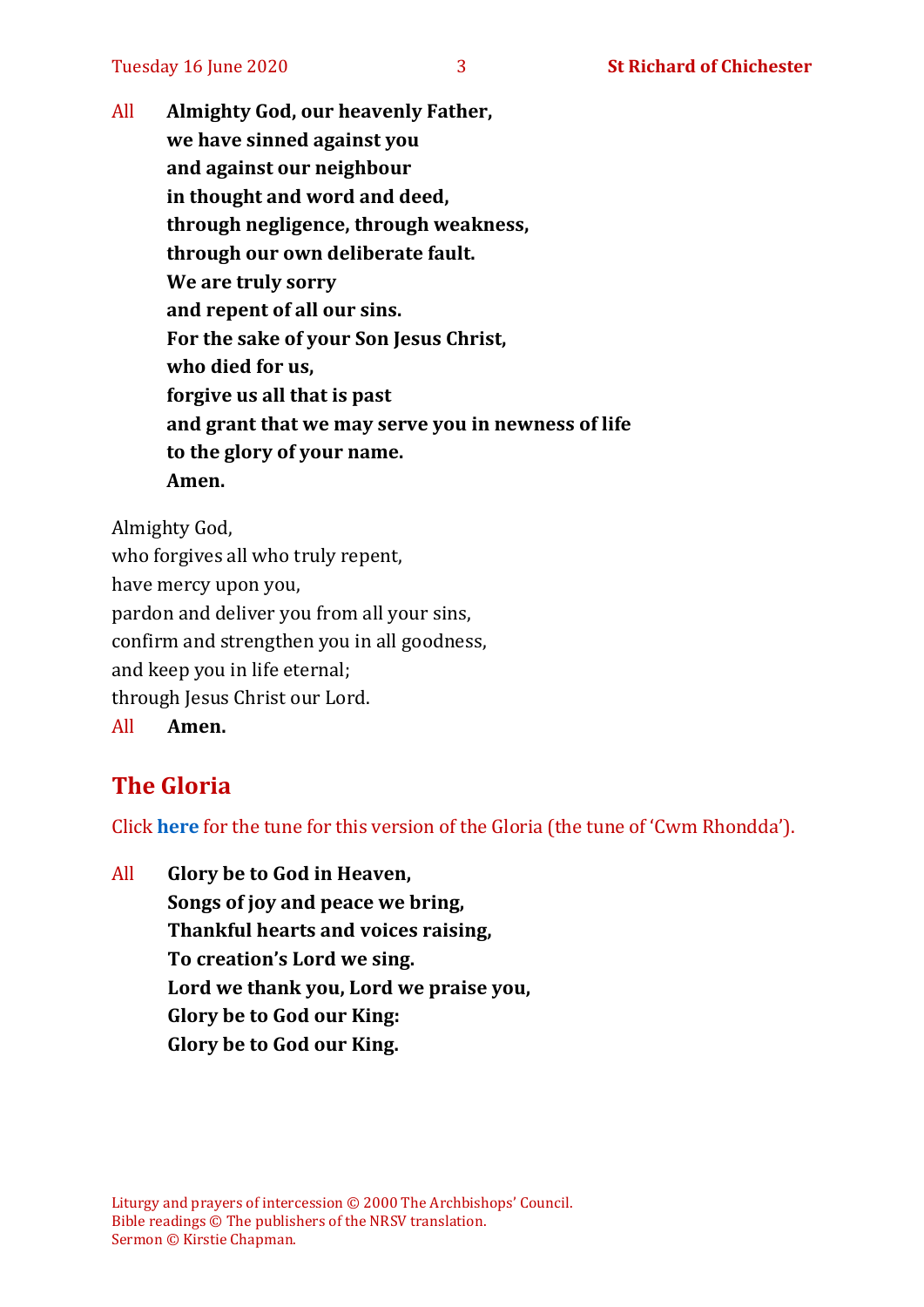**Lamb of God, who on our shoulders, Bore the load of this world's sin; Only Son of God the Father, You have brought us peace within. Lord, have mercy, Christ have mercy, Now your glorious reign begin: Now your glorious reign begin.**

**You O Son of God are Holy, You we praise with one accord. None in heav'n or earth is like you, Only you are Christ the Lord. With the Father and the Spirit, Ever worshipped and adored: Ever worshipped and adored.**

## **The Collect for Richard of Chichester**

Most merciful Redeemer, who gave to your bishop Richard a love of learning, a zeal for souls and a devotion to the poor: grant that, encouraged by his example, we may know you more clearly, love you more dearly, and follow you more nearly, day by day, who with the Father and the Holy Spirit are alive and reign, one God, now and for ever.

All **Amen.**

#### **First reading**

A reading from the Book of Job

Job said, 'If I go forward, he is not there; or backward, I cannot perceive him; on the left he hides, and I cannot behold him; I turn to the right, but I cannot see him. But he knows the way that I take; when he has tested me, I shall come out like gold. My foot has held fast to his steps; I have kept his way and have not turned aside. I have not departed from the commandment of his lips; I have treasured in my bosom the words of his mouth. But he stands alone and who can dissuade him?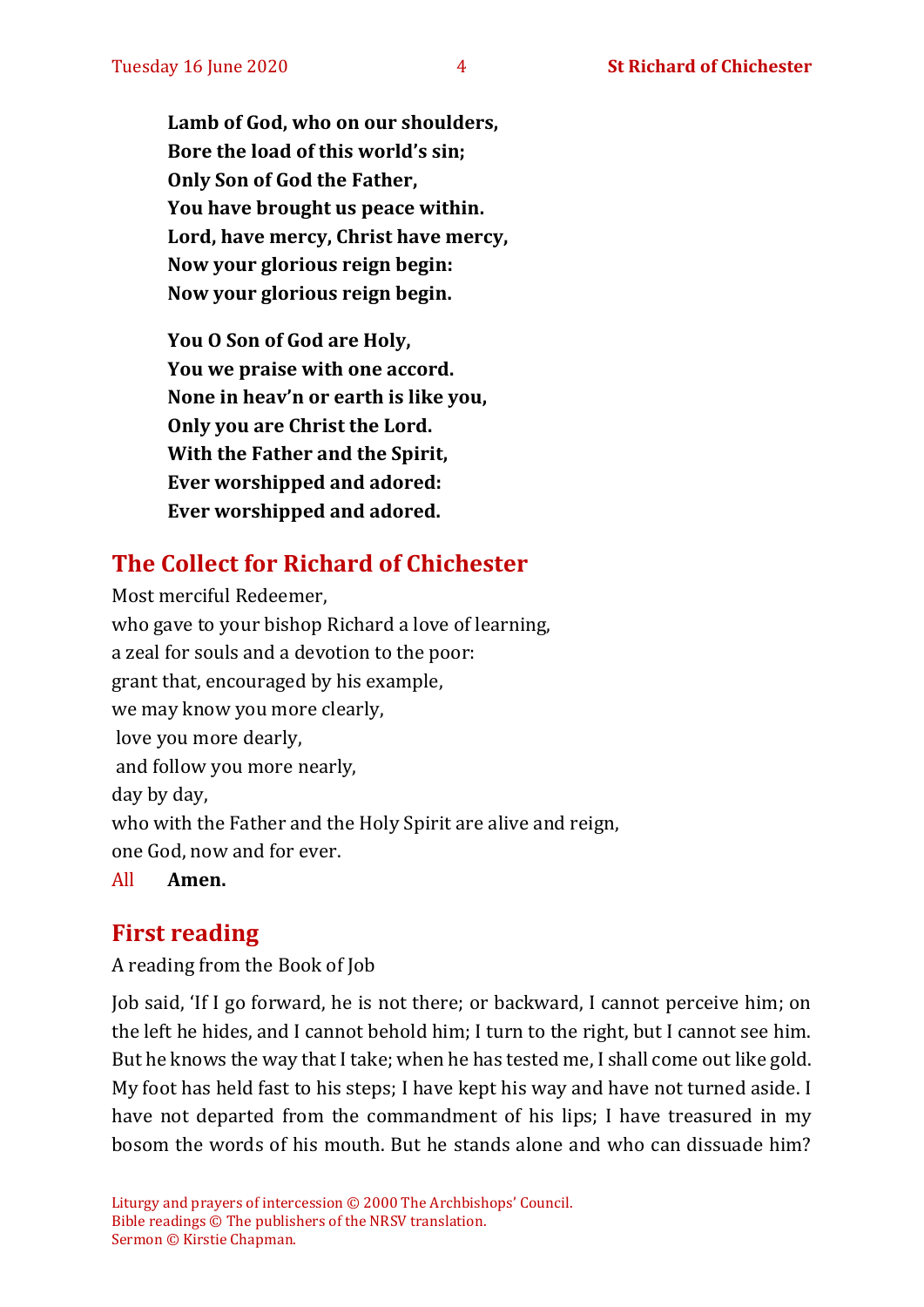What he desires, that he does. For he will complete what he appoints for me; and many such things are in his mind.' *Job 23:8–14*

This is the Word of the Lord

#### All **Thanks be to God.**

## **Second reading**

A reading from St Paul's First Letter to the Corinthians

Christ has been raised from the dead, the first fruits of those who have died. For since death came through a human being, the resurrection of the dead has also come through a human being; for as all die in Adam, so all will be made alive in Christ. But each in his own order: Christ the first fruits, then at his coming those who belong to Christ.

Then comes the end, when he hands over the kingdom to God the Father, after he has destroyed every ruler and every authority and power. For he must reign until he has put all his enemies under his feet. The last enemy to be destroyed is death. For 'God has put all things in subjection under his feet.' But when it says, 'All things are put in subjection,' it is plain that this does not include the one who put all things in subjection under him.

When all things are subjected to him, then the Son himself will also be subjected to the one who put all things in subjection under him, so that God may be all in all. *1 Corinthians 15:20–28*

This is the Word of the Lord All **Thanks be to God.**

## **Gospel reading**

Hear the Gospel of our Lord Jesus Christ according to John

#### All **Glory to you O Lord.**

As the disciples were going along the road, someone said to Jesus, 'I will follow you wherever you go.' And Jesus said to him, 'Foxes have holes, and birds of the air have nests; but the Son of Man has nowhere to lay his head.'

To another he said, 'Follow me;' but he said, 'Lord, first let me go and bury my father.' But Jesus said to him, 'Let the dead bury their own dead; but as for you, go and proclaim the kingdom of God.'

Another said, 'I will follow you, Lord; but let me first say farewell to those at my home.' Jesus said to him, 'No one who puts a hand to the plough and looks back is fit for the kingdom of God.' *John 21:15–19*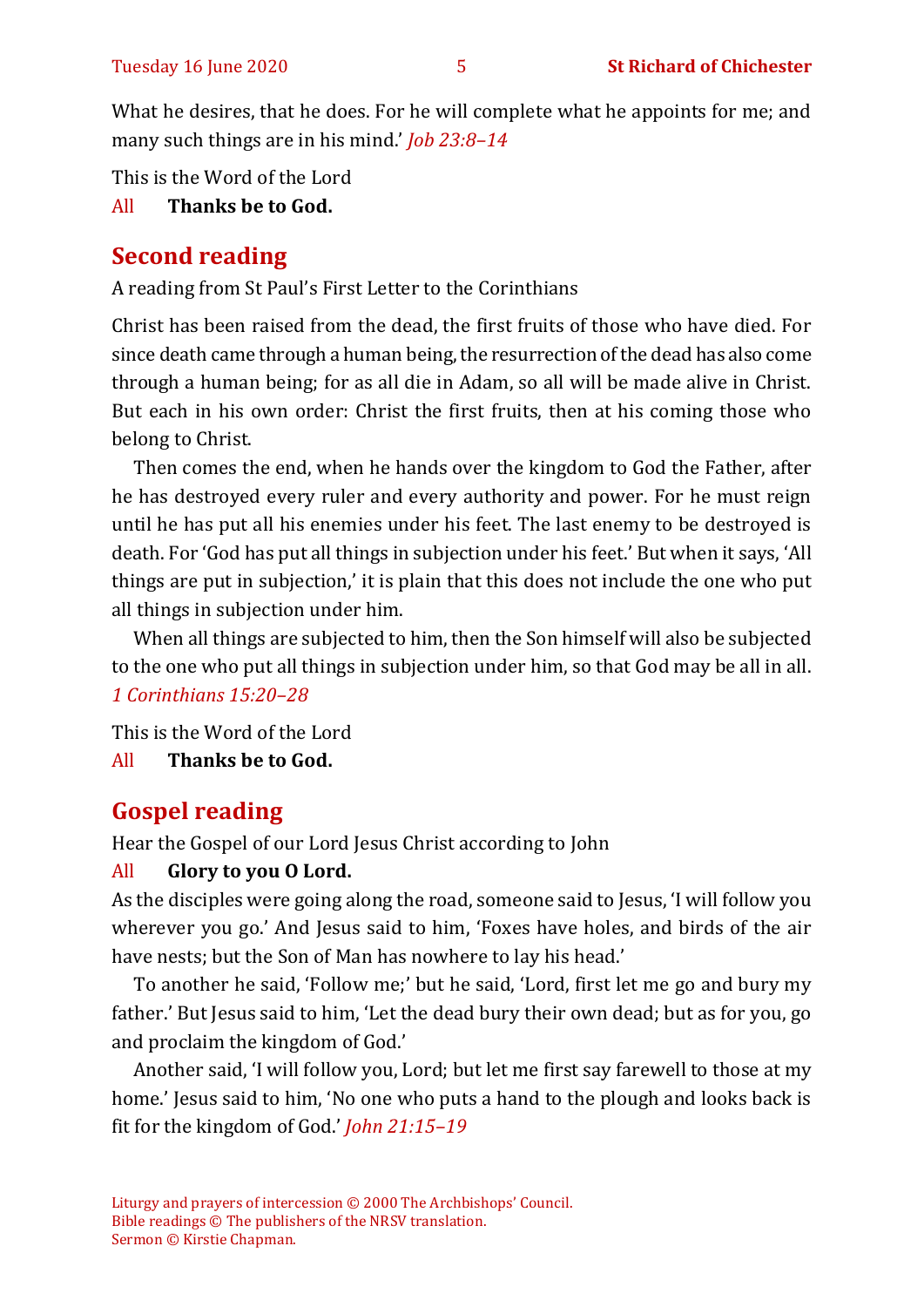This is the Gospel of the Lord

All **Praise to you O Christ.** 

#### **Sermon**

St Richard of Chichester was famous for caring for everyone and making himself available to people regardless of background. He walked among people with fewer material or intellectual gifts than his own, and with those who spend their days working for others. He gained degrees and was ordained as a priest in order to help everyday people.

We know St Richard was an orphan. He had seen both the best and the worst of life. Most likely he will have felt unloved and thought sometimes that he had lost everything. We all know 'that' feeling, with the world on our shoulders; when those we loved have gone; when all we want to do is hide under the duvet! But Richard seems to have been a resilient man and carried on regardless. He picked himself up and fought back.

Picking ourselves up and carrying on is one of the hardest fights of life. It would be easy to lie down and close our eyes Thankfully Richard didn't. He was therefore another example of how we, as people of faith, should fight to help *everyone*.

Like Jesus, St Richard of Chichester sought to bring God and His love to everyone. He spread that message to everyone, giving them hope. He didn't work for those inside the Church already, for those safely behind closed doors, paying for those with money, but he spread it widely, just as we should be doing. Part of his message was resilience: everyone should love God as far as they can. Even when we feel we've been knocked back, we should continue to love everyone and use that love to help the everyday labouring person.

The world can sometimes seem a scary place. It certainly feels so at the moment, and feels as though it's getting worse. But we also see people fighting for causes regardless of cost. We all need to continue working for God whether we've been held back by our class, sexuality, race, religion, or gender. We may need to fight against 'the system' in order to spread the love of God. The fight may involve risks and activism as we seek for peace and equity everywhere and to share God's love.

Some people may say that life is a matter of the survival of the fittest, but it shouldn't feel that way. The Kingdom of God is different. It teaches us to support one another, holding each other up, just as God wants us to do. Like St Richard, we should spread the love of God to *everyone*!

There will be dark days where the fight may seem impossible and we will want to give up. St Richard must've felt exactly the same and maybe often. However, we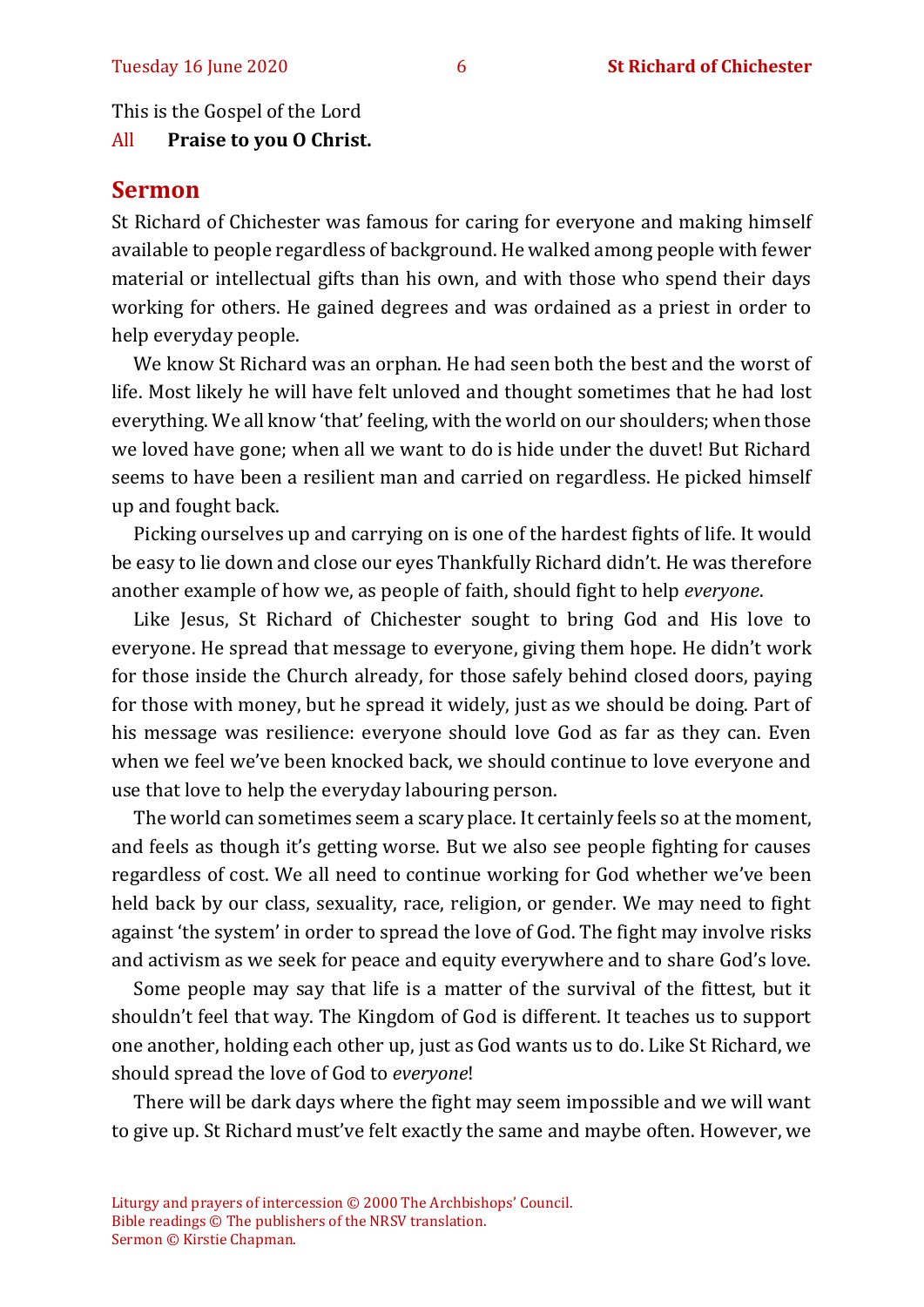need to embrace every moment of our lives—even the bad ones—for they have made us who we are and will most likely strengthen our love and service for God. If we're going through a rough moment, we need to remember that we are capable of getting up to fight because we have God beside us. We are someone else's reason to get up: we can deliver the message of God to those who need it, to bring them a reason to fight for themselves, for others, and hopefully for the Kingdom of God.

We are all born equal before God. So, when you have got back up, we can go to those who are different to us and maybe needy, poor or helpless, and give them our all. We need to be like St Richard: standing beside everyone because there is no hierarchy in the Kingdom of God. We don't need a denominational Church in order to spread God love. All of us are commoners in His Kingdom. God's love can be spread everywhere and by everyone.

As brothers and sisters, we can fight with the help of God to treat everyone as equals without hierarchy or politics. We can talk about God with one another. That's a good reason to fight! With God's help, we can find the fight within ourselves and work together to spread God's love to many, many more people. There is always a light at the end of the tunnel: that's why we have trust and have Faith in God.

#### **Prayers of intercession**

We pray for the coming of God's kingdom. You sent your Son to bring good news to the poor, sight to the blind, freedom to captives and salvation to your people: anoint us with your Spirit; rouse us to work in his name. Father, by your Spirit

#### All **bring in your kingdom.**

Send us to bring help to the poor and freedom to the oppressed. Father, by your Spirit

#### All **bring in your kingdom.**

Send us to tell the world the good news of your healing love. Father, by your Spirit

#### All **bring in your kingdom.**

Liturgy and prayers of intercession © 2000 The Archbishops' Council. Bible readings © The publishers of the NRSV translation. Sermon © Kirstie Chapman.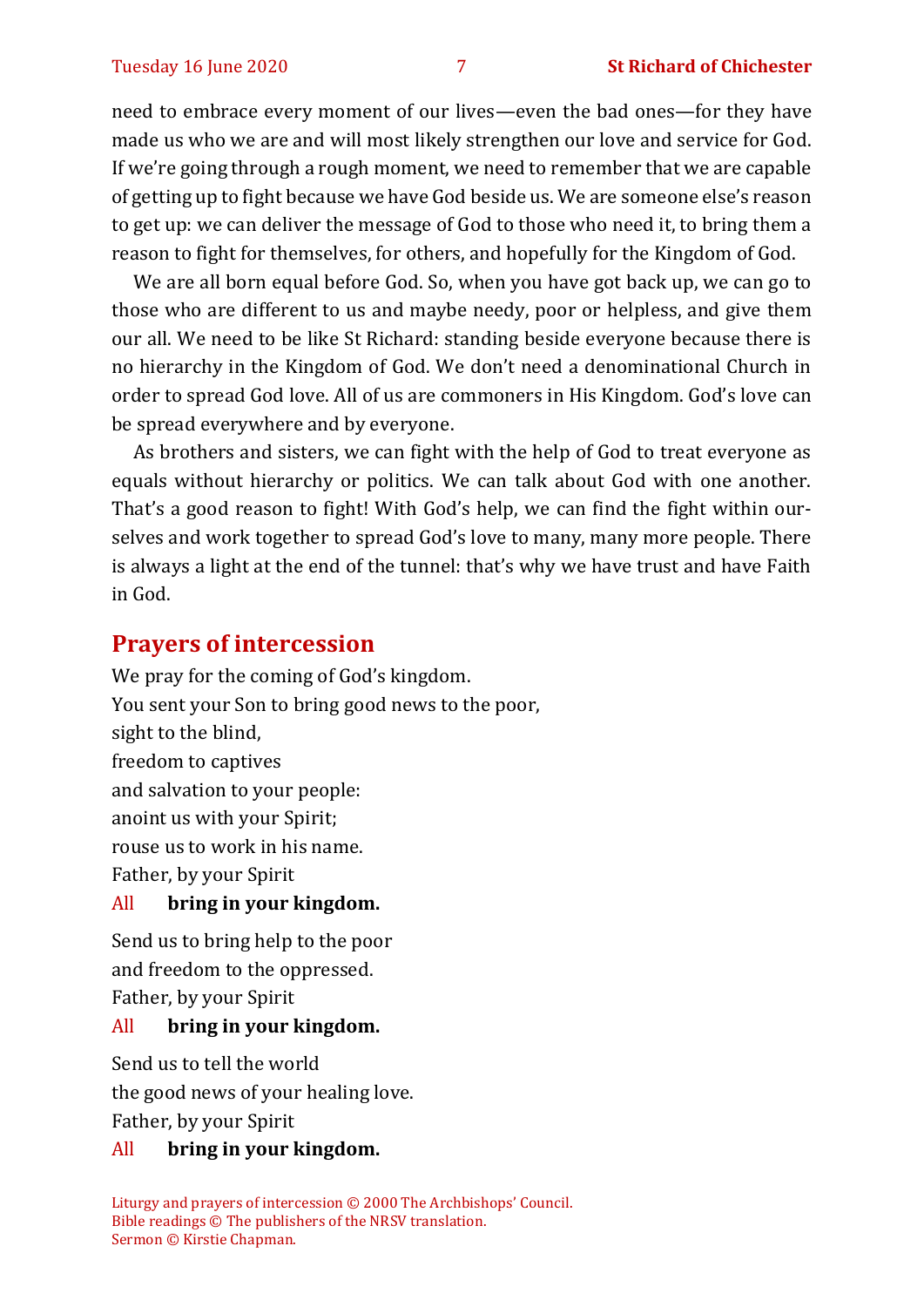Send us to those who mourn, to bring joy and gladness instead of grief. Father, by your Spirit

#### All **bring in your kingdom.**

Send us to proclaim that the time is here for you to save your people. Father, by your Spirit

#### All **bring in your kingdom.**

We summarise these prayers using the words of St Richard himself, Thanks be to you, my Lord Jesus Christ,

for all the benefits you have given me,

for all the pains and insults you have borne for me.

O most merciful redeemer, friend and brother,

may I know you more clearly,

love you more dearly,

and follow you more nearly, day by day.

All **Amen** 

## **The peace**

May the God of peace sanctify you: may he so strengthen your hearts in holiness that you may be blameless before him at the coming of our Lord Jesus with his saints.

The peace of the Lord be always with you:

#### All **And also with you.**

The liturgy of the Communion Service appears below

## The Dismissal

May Christ who makes saints of sinners, who has transformed those we remember today, raise and strengthen you that you may transform the world; and the blessing of God the Almighty: Father, Son, and Holy Spirit, be with you now and remain with you always. All **Amen**

Go in peace to love and serve the Lord.

#### All **In the name of Christ. Amen.**

Liturgy and prayers of intercession © 2000 The Archbishops' Council. Bible readings © The publishers of the NRSV translation. Sermon © Kirstie Chapman.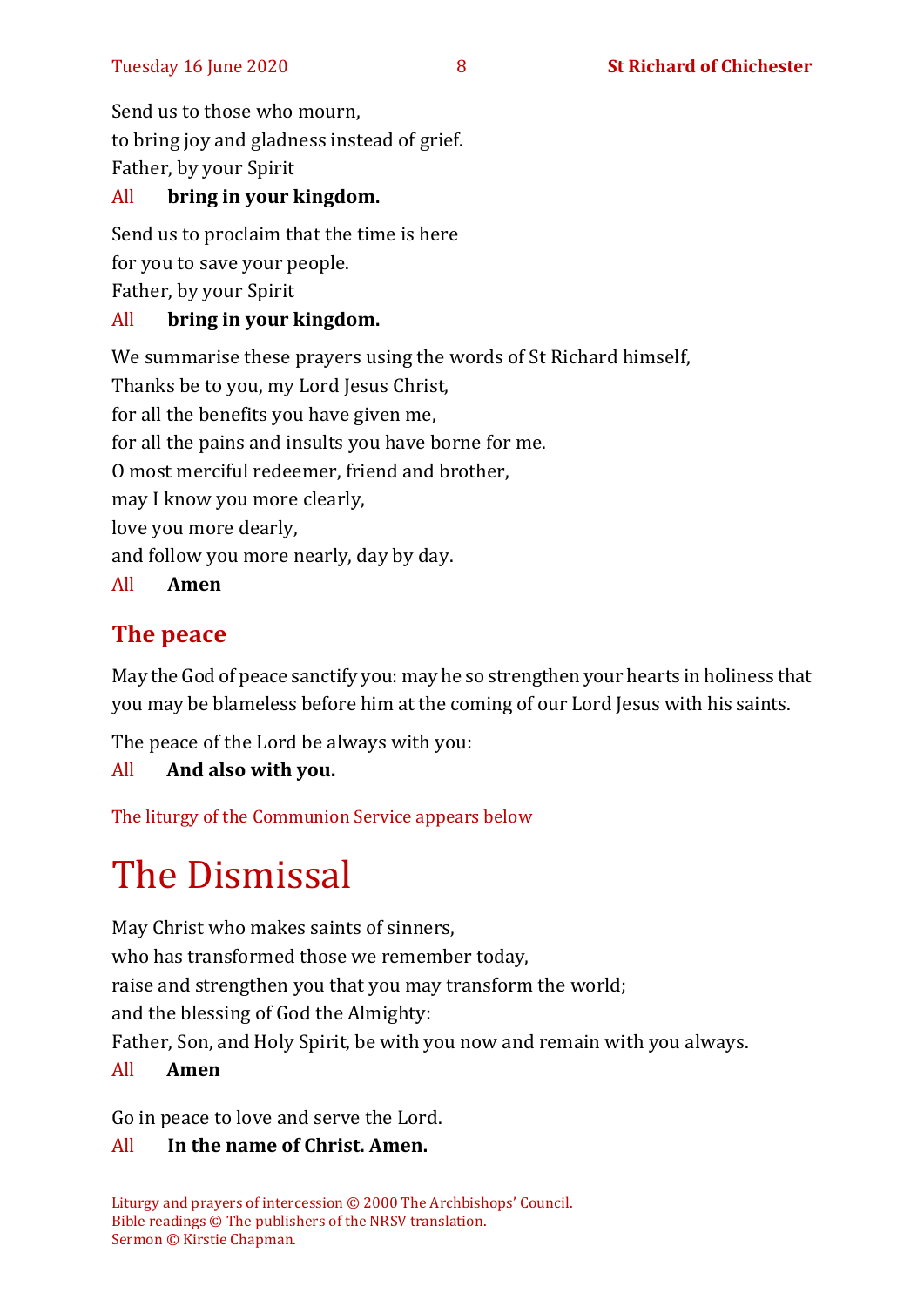## The Liturgy of the Sacrament

## Eucharistic Prayer (prayer E)

The Lord be with you

#### All **and also with you.**

Lift up your hearts.

#### All **We lift them to the Lord.**

Let us give thanks to the Lord our God.

#### All **It is right to give thanks and praise.**

It is indeed right, our duty and our joy that we should always sing of your glory, holy Father, almighty and eternal God, through Jesus Christ your Son our Lord. For you are the hope of the nations, the builder of the city that is to come. Your love made visible in Jesus Christ brings home the lost, restores the sinner and gives dignity to the despised. In his face your light shines out, flooding lives with goodness and truth, gathering into one in your kingdom a divided and broken humanity. Therefore with all who can give voice in your creation we glorify your name, for ever praising you and saying,

All **Holy, holy, holy Lord, God of power and might, heaven and earth are full of your glory. Hosanna in the highest. Blessed is he who comes in the name of the Lord. Hosanna in the highest.**

We praise and bless you, loving Father, through Jesus Christ, our Lord; and as we obey his command, send your Holy Spirit, that broken bread and wine outpoured may be for us the body and blood of your dear Son.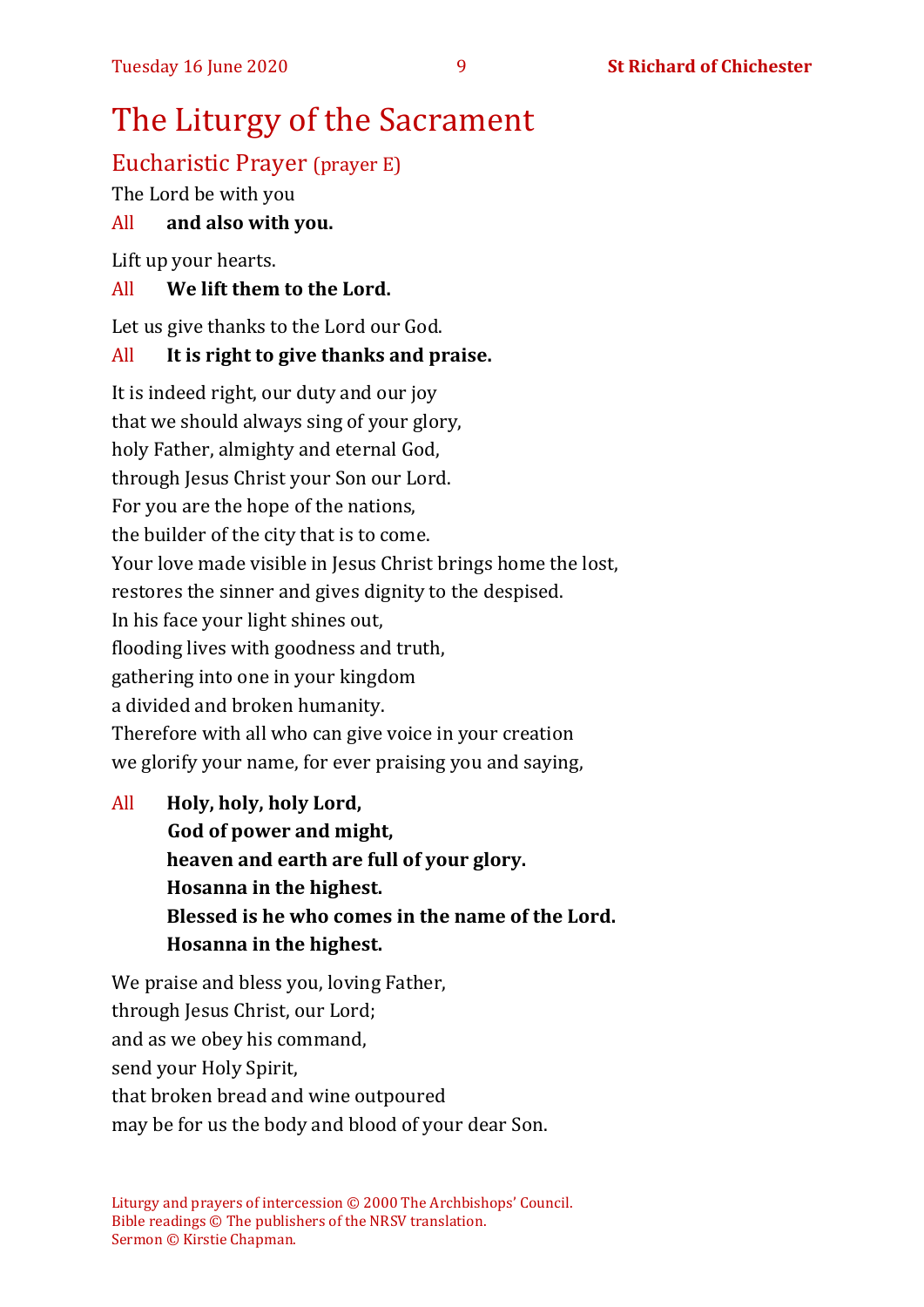On the night before he died he had supper with his friends and, taking bread, he praised you. He broke the bread, gave it to them and said: Take, eat; this is my body which is given for you; do this in remembrance of me.

When supper was ended he took the cup of wine. Again he praised you, gave it to them and said: Drink this, all of you; this is my blood of the new covenant, which is shed for you and for many for the forgiveness of sins. Do this, as often as you drink it, in remembrance of me.

So, Father, we remember all that Jesus did, in him we plead with confidence his sacrifice made once for all upon the cross.

Bringing before you the bread of life and cup of salvation, we proclaim his death and resurrection until he comes in glory.

Great is the mystery of faith:

All **Christ has died. Christ is risen. Christ will come again.**

Lord of all life,

help us to work together for that day when your kingdom comes

and justice and mercy will be seen in all the earth.

Look with favour on your people,

gather us in your loving arms

and bring us with Richard of Chichester and all the saints

to feast at your table in heaven.

Through Christ, and with Christ, and in Christ,

in the unity of the Holy Spirit,

all honour and glory are yours, O loving Father,

for ever and ever.

#### All **Amen.**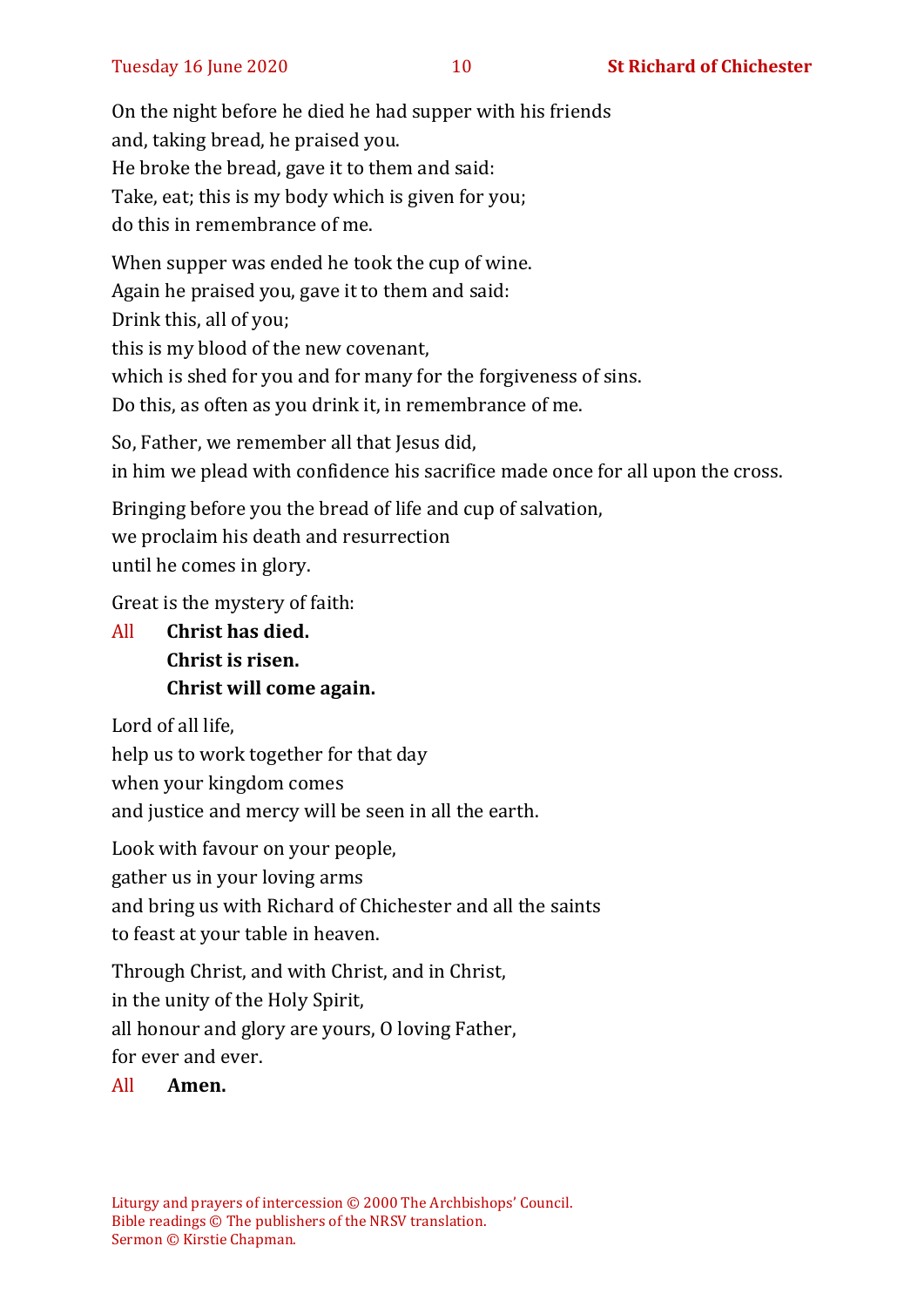## The Lord's Prayer

As our Saviour taught us, so we pray

All **Our Father in heaven, hallowed be your name, your kingdom come, your will be done, on earth as in heaven. Give us today our daily bread. Forgive us our sins as we forgive those who sin against us. Lead us not into temptation but deliver us from evil. For the kingdom, the power,** 

**and the glory are yours now and for ever. Amen.**

## Breaking of the Bread

We break this bread to share in the body of Christ.

- All **Though we are many, we are one body, because we all share in one bread.**
- All **Lamb of God,**
	- **you take away the sin of the world,**
	- **have mercy on us.**
	- **Lamb of God,**
	- **you take away the sin of the world, have mercy on us.**

**Lamb of God, you take away the sin of the world, grant us peace.**

Draw near with faith.

Receive the body of our Lord Jesus Christ

which he gave for you,

and his blood which he shed for you.

Eat and drink in remembrance that he died for you,

and feed on him in your hearts by faith with thanksgiving.